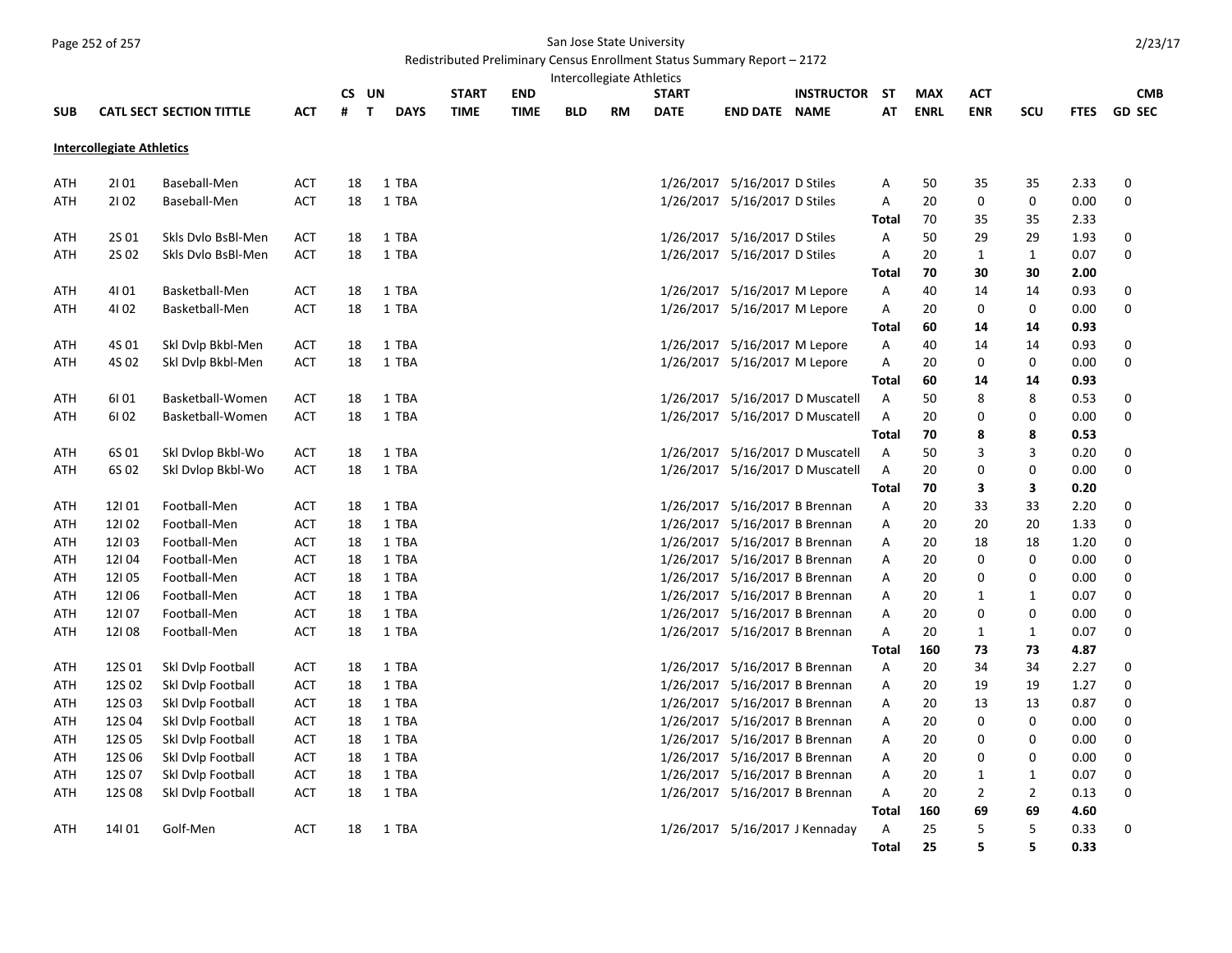## Page 253 of 257 San Jose State University

## Redistributed Preliminary Census Enrollment Status Summary Report – 2172

|            |        |                                 |            | CS UN             |             | <b>START</b> | <b>END</b>  | Intercollegiate Athletics |    | <b>START</b> |                                | <b>INSTRUCTOR ST</b>               |              | <b>MAX</b>  | <b>ACT</b>     |                |              | <b>CMB</b>    |
|------------|--------|---------------------------------|------------|-------------------|-------------|--------------|-------------|---------------------------|----|--------------|--------------------------------|------------------------------------|--------------|-------------|----------------|----------------|--------------|---------------|
| <b>SUB</b> |        | <b>CATL SECT SECTION TITTLE</b> | <b>ACT</b> | #<br>$\mathbf{T}$ | <b>DAYS</b> | <b>TIME</b>  | <b>TIME</b> | <b>BLD</b>                | RM | <b>DATE</b>  | <b>END DATE NAME</b>           |                                    | AT           | <b>ENRL</b> | <b>ENR</b>     | SCU            | <b>FTES</b>  | <b>GD SEC</b> |
|            |        |                                 |            |                   |             |              |             |                           |    |              |                                |                                    |              |             |                |                |              |               |
| ATH        | 14S 01 | Skl Dvlp Golf-Men               | <b>ACT</b> | 19                | 1 TBA       |              |             |                           |    |              | 1/26/2017 5/16/2017 J Kennaday |                                    | Α            | 25          | $\overline{2}$ | $\overline{2}$ | 0.13         | 0             |
|            |        |                                 |            |                   |             |              |             |                           |    |              |                                |                                    | <b>Total</b> | 25          | 2              | $\overline{2}$ | 0.13         |               |
| ATH        | 16101  | Golf-Women                      | <b>ACT</b> | 19                | 1 TBA       |              |             |                           |    |              | 1/26/2017 5/16/2017 J Dormann  |                                    | Α            | 25          | 6              | 6              | 0.40         | 0             |
|            |        |                                 |            |                   |             |              |             |                           |    |              |                                |                                    | Total        | 25          | 6              | 6              | 0.40         |               |
| ATH        | 16S 01 | Skl Dvlp Golf-Wo                | ACT        | 19                | 1 TBA       |              |             |                           |    |              | 1/26/2017 5/16/2017 D Dormann  |                                    | A            | 25          | 4              | 4              | 0.27         | 0             |
|            |        |                                 |            |                   |             |              |             |                           |    |              |                                |                                    | <b>Total</b> | 25          | 4              | 4              | 0.27         |               |
| ATH        | 20101  | Gymnastics-Women                | ACT        | 19                | 1 TBA       |              |             |                           |    |              | 1/26/2017 5/16/2017 W Wright   |                                    | Α            | 50          | 13             | 13             | 0.87         | 0             |
|            |        |                                 |            |                   |             |              |             |                           |    |              |                                |                                    | <b>Total</b> | 50          | 13             | 13             | 0.87         |               |
| ATH        | 20S 01 | Skls Dvlp Gym-Wo                | <b>ACT</b> | 19                | 1 TBA       |              |             |                           |    |              | 1/26/2017 5/16/2017 W Wright   |                                    | Α            | 20          | 10             | 10             | 0.67         | 0             |
|            |        |                                 |            |                   |             |              |             |                           |    |              |                                |                                    | Total        | 20          | 10             | 10             | 0.67         |               |
| ATH        | 26101  | Tennis-Women                    | <b>ACT</b> | 19                | 1 TBA       |              |             |                           |    |              | 1/26/2017 5/16/2017 C Skorupka |                                    | Α            | 40          | 6              | 6              | 0.40         | 0             |
| ATH        | 26S 01 | Skl Dvlp Ten-Wo                 | <b>ACT</b> | 19                | 1 TBA       |              |             |                           |    |              | 1/26/2017 5/16/2017 C Skorupka |                                    | Total<br>Α   | 40<br>40    | 6<br>4         | 6<br>4         | 0.40<br>0.27 | 0             |
|            |        |                                 |            |                   |             |              |             |                           |    |              |                                |                                    | <b>Total</b> | 40          | 4              | 4              | 0.27         |               |
| ATH        | 30101  | Soccer-Men                      | <b>ACT</b> | 19                | 1 TBA       |              |             |                           |    |              | 1/26/2017 5/16/2017 S Tobin    |                                    | Α            | 50          | 18             | 18             | 1.20         | 0             |
|            |        |                                 |            |                   |             |              |             |                           |    |              |                                |                                    | Total        | 50          | 18             | 18             | 1.20         |               |
| ATH        | 30S 01 | Skls Dvlp Soccer                | ACT        | 19                | 1 TBA       |              |             |                           |    |              | 1/26/2017 5/16/2017 S Tobin    |                                    | Α            | 50          | 15             | 15             | 1.00         | 0             |
|            |        |                                 |            |                   |             |              |             |                           |    |              |                                |                                    | Total        | 50          | 15             | 15             | 1.00         |               |
| ATH        | 32101  | Softball-Women                  | <b>ACT</b> | 18                | 1 TBA       |              |             |                           |    |              | 1/26/2017 5/16/2017 C Turner   |                                    | Α            | 50          | 28             | 28             | 1.87         | 0             |
|            |        |                                 |            |                   |             |              |             |                           |    |              |                                |                                    | <b>Total</b> | 50          | 28             | 28             | 1.87         |               |
| ATH        | 32S 01 | Skl Dvlp Sftbl Wo               | <b>ACT</b> | 18                | 1 TBA       |              |             |                           |    |              | 1/26/2017 5/16/2017 C Turner   |                                    | Α            | 50          | 24             | 24             | 1.60         | 0             |
|            |        |                                 |            |                   |             |              |             |                           |    |              |                                |                                    | Total        | 50          | 24             | 24             | 1.60         |               |
| ATH        | 34101  | Swimming-Women                  | ACT        | 19                | 1 TBA       |              |             |                           |    |              | 1/26/2017 5/16/2017 S Hopkins  |                                    | Α            | 50          | 25             | 25             | 1.67         | 0             |
|            |        |                                 |            |                   |             |              |             |                           |    |              |                                |                                    | <b>Total</b> | 50          | 25             | 25             | 1.67         |               |
| ATH        | 34S 01 | Skl Dvlp Swim-Wo                | <b>ACT</b> | 19                | 1 TBA       |              |             |                           |    |              | 1/26/2017 5/16/2017 S Hopkins  |                                    | Α            | 50          | 22             | 22             | 1.47         | 0             |
| ATH        | 36101  | Volleyball-Women                | <b>ACT</b> | 18                | 1 TBA       |              |             |                           |    |              |                                | 1/26/2017 5/16/2017 J Shepardson A | <b>Total</b> | 50<br>50    | 22<br>12       | 22<br>12       | 1.47<br>0.80 | 0             |
|            |        |                                 |            |                   |             |              |             |                           |    |              |                                |                                    | <b>Total</b> | 50          | 12             | 12             | 0.80         |               |
| ATH        | 36S01  | Skls Dvlp Vlybl-Wo              | <b>ACT</b> | 18                | 1 TBA       |              |             |                           |    |              |                                | 1/26/2017 5/16/2017 J Shepardson A |              | 20          | 11             | 11             | 0.73         | 0             |
|            |        |                                 |            |                   |             |              |             |                           |    |              |                                |                                    | <b>Total</b> | 20          | 11             | 11             | 0.73         |               |
| ATH        | 42101  | <b>Cross Country Wmn</b>        | ACT        | 18                | 1 TBA       |              |             |                           |    |              | 1/26/2017 5/16/2017 K Watson   |                                    | Α            | 30          | 20             | 20             | 1.33         | 0             |
|            |        |                                 |            |                   |             |              |             |                           |    |              |                                |                                    | <b>Total</b> | 30          | 20             | 20             | 1.33         |               |
| ATH        | 42S 01 | Skls Dvlp Crs Ctry              | <b>ACT</b> | 18                | 1 TBA       |              |             |                           |    |              | 1/26/2017 5/16/2017 K Watson   |                                    | Α            | 30          | 16             | 16             | 1.07         | 0             |
|            |        |                                 |            |                   |             |              |             |                           |    |              |                                |                                    | <b>Total</b> | 30          | 16             | 16             | 1.07         |               |
| ATH        | 44101  | Soccer Women                    | ACT        | 18                | 1 TBA       |              |             |                           |    |              | 1/26/2017 5/16/2017 L Hanson   |                                    | Α            | 30          | 19             | 19             | 1.27         | 0             |
|            |        |                                 |            |                   |             |              |             |                           |    |              |                                |                                    | Total        | 30          | 19             | 19             | 1.27         |               |
| ATH        | 44S 01 | Skls Dvlp Soccer W              | <b>ACT</b> | 18                | 1 TBA       |              |             |                           |    |              | 1/26/2017 5/16/2017 L Hanson   |                                    | Α            | 30          | 11             | 11             | 0.73         | 0             |
|            |        |                                 |            |                   |             |              |             |                           |    |              |                                |                                    | Total        | 30          | 11             | 11             | 0.73         |               |
| ATH        | 46101  | Water Polo Women                | <b>ACT</b> | 18                | 1 TBA       |              |             |                           |    |              | 1/26/2017 5/16/2017 G Sarusi   |                                    | Α            | 30          | 33             | 33             | 2.20         | $\mathbf 0$   |
|            |        |                                 |            |                   |             |              |             |                           |    |              |                                |                                    | Total        | 30          | 33             | 33             | 2.20         |               |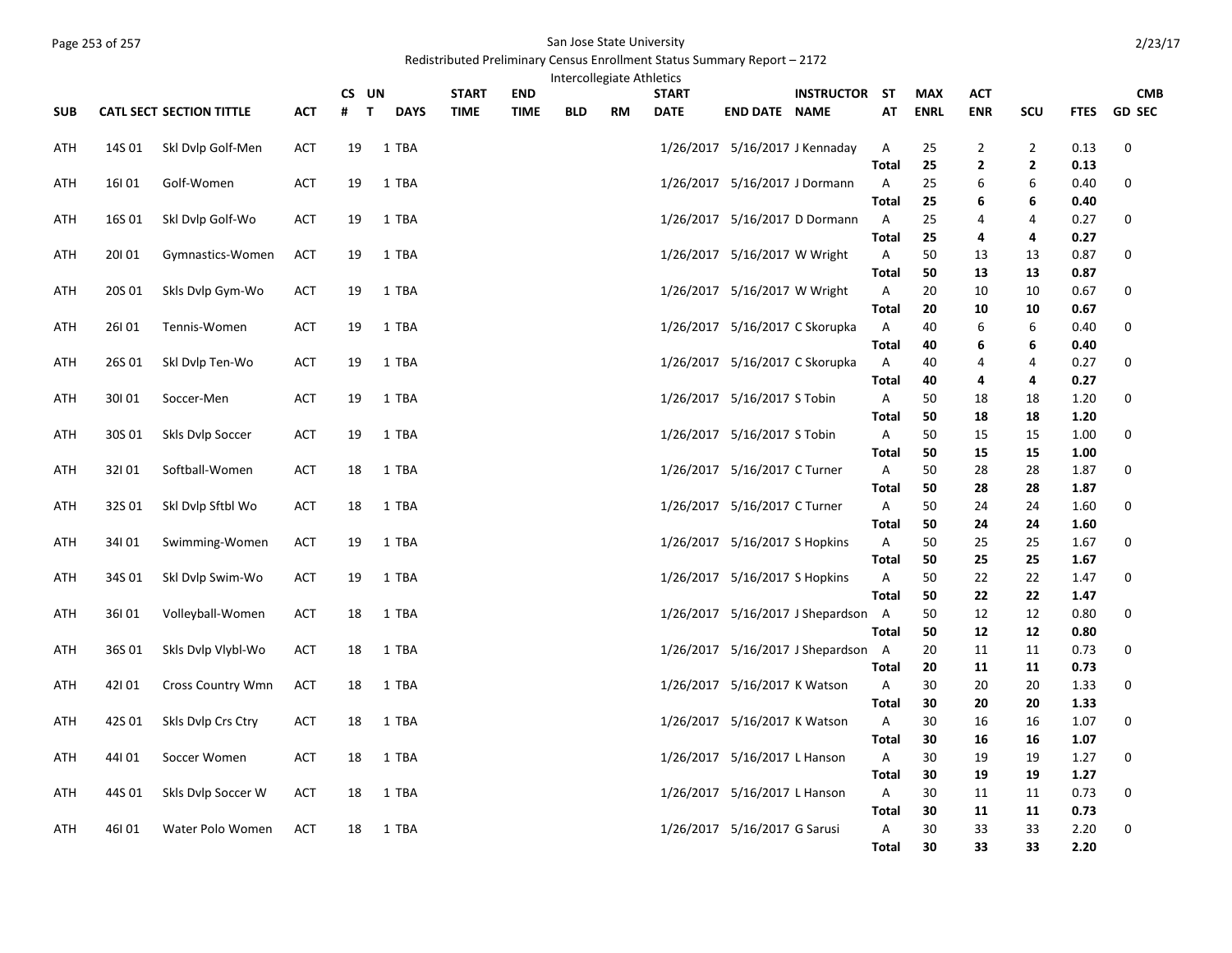|            | Page 254 of 257 |                                 |            |     |    |             |              |             | San Jose State University |           |                                                                          |                    |                                        |       |             |                |                |             | 2/23/17       |
|------------|-----------------|---------------------------------|------------|-----|----|-------------|--------------|-------------|---------------------------|-----------|--------------------------------------------------------------------------|--------------------|----------------------------------------|-------|-------------|----------------|----------------|-------------|---------------|
|            |                 |                                 |            |     |    |             |              |             |                           |           | Redistributed Preliminary Census Enrollment Status Summary Report - 2172 |                    |                                        |       |             |                |                |             |               |
|            |                 |                                 |            |     |    |             |              |             | Intercollegiate Athletics |           |                                                                          |                    |                                        |       |             |                |                |             |               |
|            |                 |                                 |            | CS. | UN |             | <b>START</b> | <b>END</b>  |                           |           | <b>START</b>                                                             |                    | <b>INSTRUCTOR</b>                      | -ST   | <b>MAX</b>  | <b>ACT</b>     |                |             | <b>CMB</b>    |
| <b>SUB</b> |                 | <b>CATL SECT SECTION TITTLE</b> | <b>ACT</b> | #   |    | <b>DAYS</b> | <b>TIME</b>  | <b>TIME</b> | <b>BLD</b>                | <b>RM</b> | <b>DATE</b>                                                              | <b>END DATE</b>    | <b>NAME</b>                            | AT    | <b>ENRL</b> | <b>ENR</b>     | scu            | <b>FTES</b> | <b>GD SEC</b> |
| ATH        | 46S 01          | Skls Dylp Wtr Plo               | <b>ACT</b> | 18  |    | <b>TBA</b>  |              |             |                           |           | 1/26/2017                                                                | 5/16/2017 G Sarusi |                                        | A     | 30          | 29             | 29             | 1.93        | 0             |
|            |                 |                                 |            |     |    |             |              |             |                           |           |                                                                          |                    |                                        | Total | 30          | 29             | 29             | 1.93        |               |
| ATH        | 48101           | <b>Cross Country Men</b>        | <b>ACT</b> | 18  |    | <b>TBA</b>  |              |             |                           |           | 1/26/2017                                                                | 5/16/2017 K Watson |                                        | A     | 20          | 4              | $\overline{4}$ | 0.27        | 0             |
|            |                 |                                 |            |     |    |             |              |             |                           |           |                                                                          |                    |                                        | Total | 20          | 4              | 4              | 0.27        |               |
| <b>ATH</b> | 48S 01          | Skls Dylp Crs Ctry              | <b>ACT</b> | 18  |    | TBA         |              |             |                           |           | 1/26/2017                                                                | 5/16/2017 K Watson |                                        | A     | 20          | $\overline{2}$ | 2              | 0.13        | 0             |
|            |                 |                                 |            |     |    |             |              |             |                           |           |                                                                          |                    |                                        | Total | 20          | $\overline{2}$ | $\overline{2}$ | 0.13        |               |
|            |                 |                                 |            |     |    |             |              |             |                           |           |                                                                          |                    | <b>Intercollegiate Athletics Total</b> |       | 1560        | 585            | 585            | 39.00       | 0             |